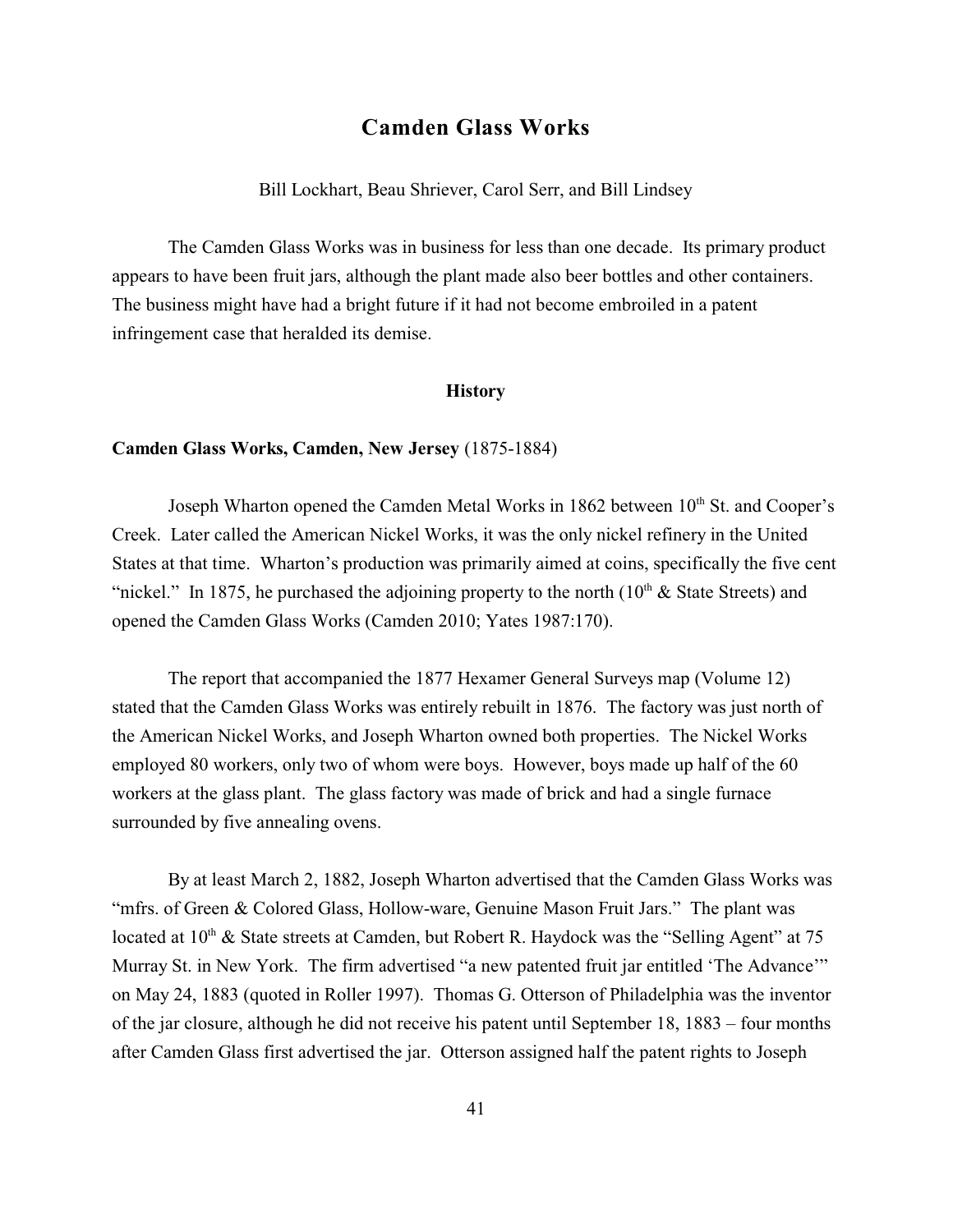Wharton, the proprietor of the Camden Glass Works. (see Patent section below). The firm extensively advertised both the Advance and Mason's Improved jars throughout 1884.

Wilson and Caperton (1994:70) recorded all beer bottle advertising in *The Western Brewer* between 1883 and 1890 as well as samples from issues between 1878 and 1882. The Camden Glass Works only advertised beer bottles for a single year between August 1883 and August 1884. An 1884 ad listed "Fruit Jars, Mason P.L., Mason Improved, and the Advance," and the plant was doing well as of May 15 (Roller 1997). While it is unclear how much the company depended on fruit jars sales, it was the finishing of these fruit jars that led to the closure of the works by the end of the year.

Wharton was embroiled in a suit initiated by the Cohansey Glass Mfg. Co. over the use of a glass-grinding machine based on the Kelly & Samuel patent of 1869 (National Reporter System 1886:189). In mouth-blown jars with screw threads, the threads were formed in the mold. The jar was then wetted, burst, or broken off from the blowpipe, and the rim of the finish was ground flat. The Kelly & Samuel invention provided a mechanical means to accomplish the grinding (see Patent section).

Thomas Hipwell patented a similar "Glass-Grinding Machine" in 1876 that used a similar grinding surface but had a different method of holding he jars in place and turning them during the grinding operation. The Cohansey lawyers averred that the Camden Glass Works had modified its Kelly & Samuel machines in such a way as to infringe on the Hipwell grinding machine patent. There was no question that the machines had been modified. The question was whether those modifications violated the later patent. The court passed judgement in favor of Cohansey, apparently causing the demise of the Camden Glass Works (National Reporter System 1886:189-192).

The timing requires a bit of speculation. The court passed judgement on May 14, 1886, apparently two years after the closing of the Camden Glass Works. It is possible that the court had instructed Camden Glass to cease use of the machines pending a court ruling. If so, the burden of hand grinding, downtime to remove the machines, fines imposed by the court, or some combination of these may have been sufficient to create the demise of the firm.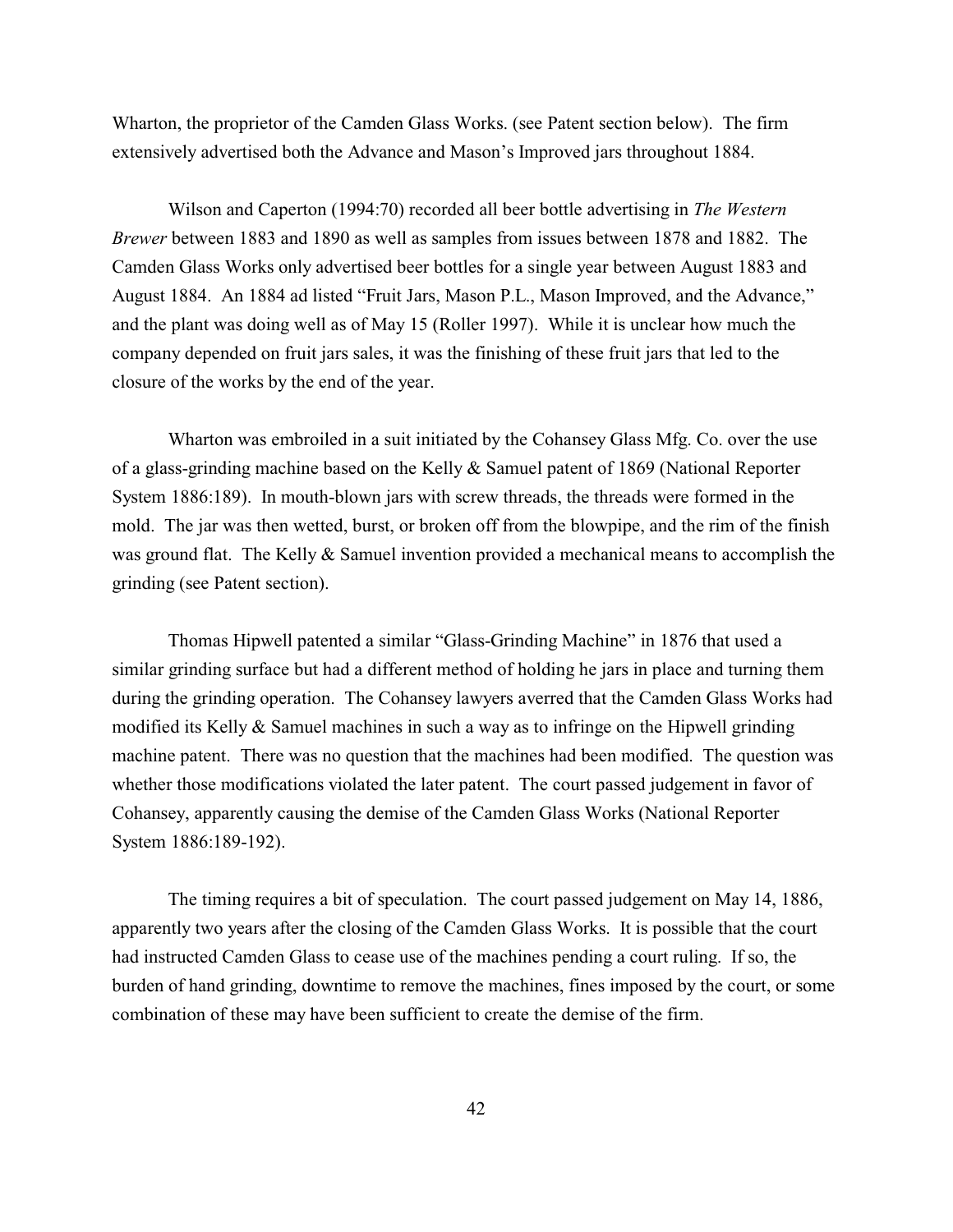The March 26, 1885, issue of *Crockery & Glass Journal* noted that the Camden Glass Works had "not been in blast this season" (Roller 1997). Although the firm was listed in the directory as late as 1885, it is virtually certain that the plant closed in late 1884 (Pepper 1971:170). The 1890 Hexamer General Surveys map (Volume 24) still showed the glass works, but they were listed as idle.

#### **Patents**

#### **The Otterson Patents of 1883, 1884, and 1885**

Thomas G. Otterson of Philadelphia applied for a patent for a "Jar-Fastener" on March 31, 1883. He received Patent No. 285,062 on September 18 of the same year (Figure 1). Otterson assigned half of the patent to Joseph Wharton. Wharton advertised the new jar – The Advance – by at least May 24 – less than two months after Otterson applied for the patent. The patent drawing showed a glass lid held in place by a spring-loaded clamp that tightened by engaging a continuous thread (in Otterson's words, "spirally arranged beads or threads") molded into the finish of the jar.

Otterson may have foreseen the collapse of the Camden Glass Works. While still at Philadelphia, he collaborated with John H. Otterson (possibly a brother) to produce a "Cap or Cover for Jars or Cans." The Ottersons applied for a patent on June 12, 1884, and received Patent



Figure 1 – Otterson's 1883 patent

No. 308,571 on November 25 of that year. Significantly, they did *not* assign the patent to anyone else. Although the Ottersons never referenced the previous invention, and the new lid and jar finish showed distinct changes, it is clear from the patent drawings and the actual jars that the 1884 patent was inspired by and improved on the 1883 patent (see the Woodbury section for more information about the later patents and jars).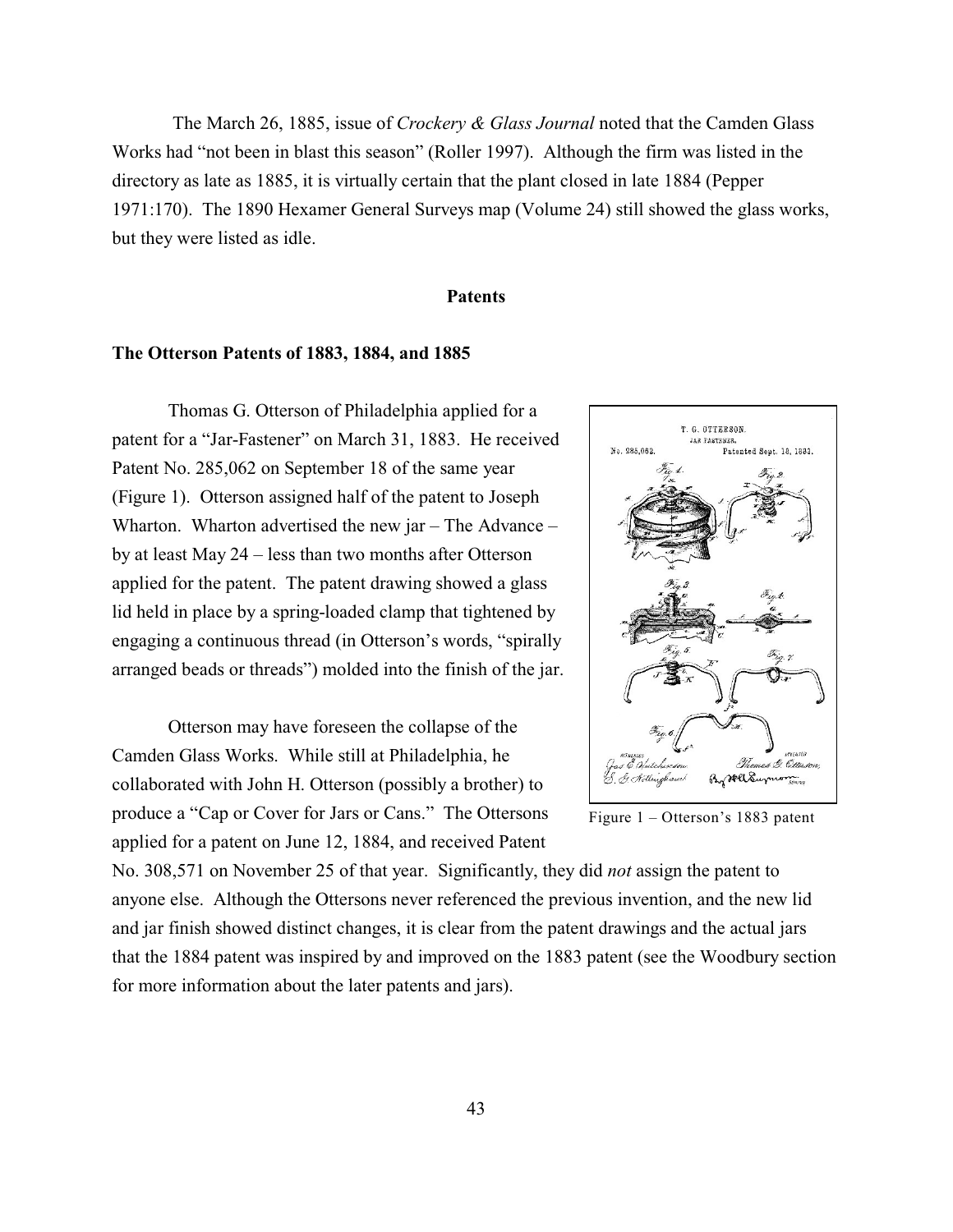Otterson apparently withdrew from the firm about the time of the collapse and moved to Woodbury, New Jersey. There, he conspired with Cornelius C. Voorhees and applied for a patent for a "Glass Can-Cap" on December 29, 1884. The pair received Patent No. 313,229 on March 3, 1885 – an obvious improvement on the November 25, 1884 patent. This was the prototype for the Woodbury Glass Works jars that bear the "WOODBURY" name<sup>1</sup> and, usually, a WGW monogram that appears to have been inspired by the JW monogram – thus possibly devised by Otterson.

#### **Kelly & Samuel, 1869**

The Camden Glass Works apparently used the grinding machine invented by Kelly & Samuel. On December 28, 1869, Alexander W. Kelly and John B. Samuel, both of Philadelphia, received Patent No. 98,270 for an "Improvement in Machine for Grinding Glass Jars" (Figure 2). John was apparently related to A.R. Samuel, the owner of the Keystone Glass Works of Philadelphia – one of the other users of the Kelly & Samuel machine. According to the court records, Wharton had made some modifications to the machine that infringed on the Hipwell patent (see below).

## **Thomas Hipwell, 1876**

If Otterson's patent set the Camden Glass Works in motion, another, earlier patent was its undoing. On March 13, 1876, Thomas Hipwell applied for a patent for an "Improvement in Glass Grinding-Machines." He received



Figure 2 – Kelly & Samuel's 1869 patent



Figure 3 – Hipwell's 1876 patent

 $\frac{1}{1}$  These jars should not be confused with the pressed, milk (opal) glass cold cream jars made for Woodbury Soap Co., maker of Woodbury Cold Cream.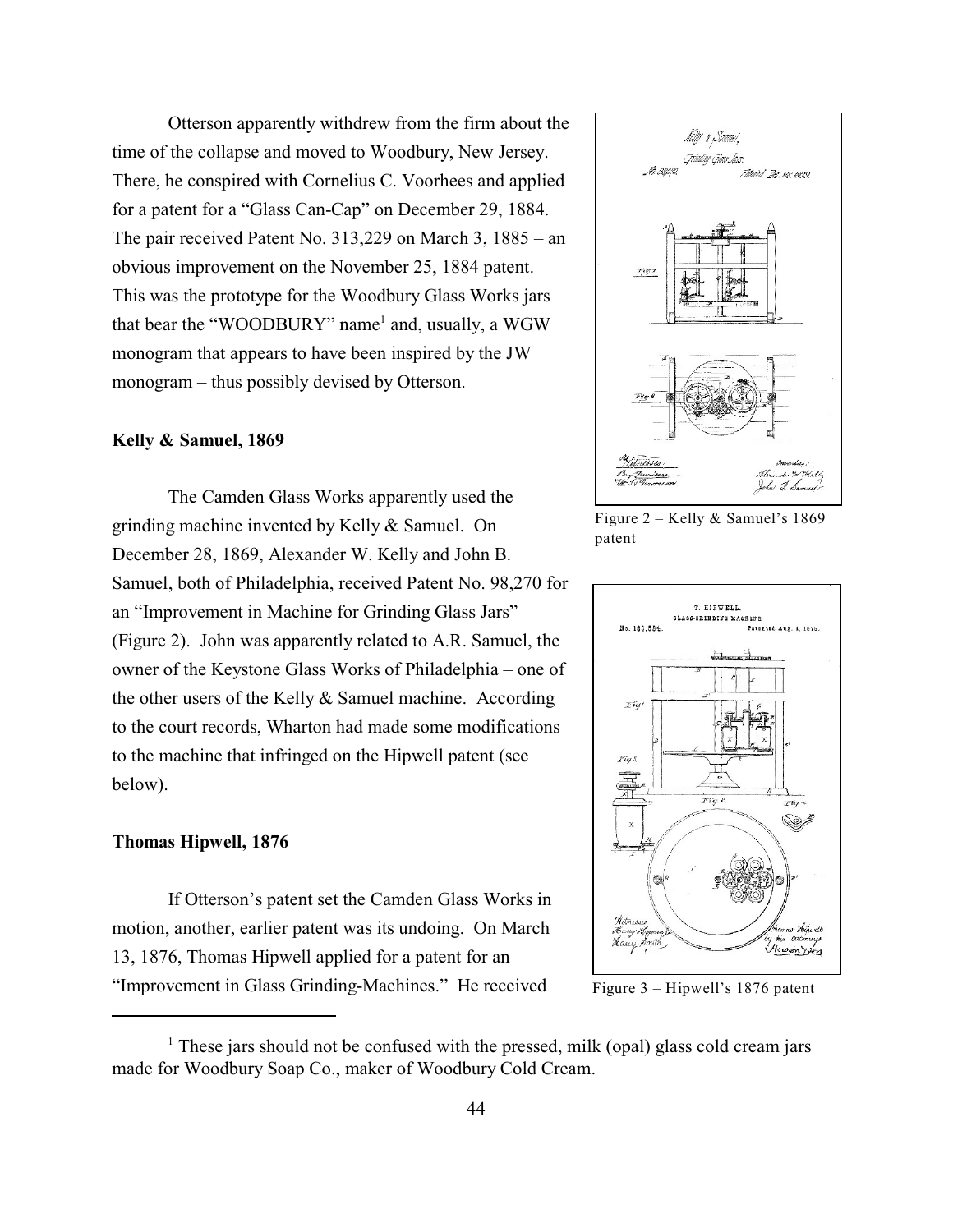Patent No. 180,584 on August 1 of the same year (Figure 3). He assigned the patent to the Cohansey Glass Mfg. Co. Hipwell's invention greatly simplified grinding the rims of fruit jars with continuous-thread finishes.

#### **Alexander W. Kelly, 1882**

Although the device apparently played no part in the altercation between the Cohansey Glass Mfg. Co. and the Camden Glass Works, Alexander W. Kelly applied for another "Glass-Grinding Machine" patent on February 25, 1882. He received Patent No. 266,840 on October 31 of the same year (Figure 4). This was apparently an improvement over both the Kelly & Samuel 1869 device and the Hipwell 1876 machine.



Figure 4 – Kelly's 1882 patent

## **Containers and Marks**

It is likely that the Camden Glass Works used no mark during its earliest years – except for its full name on some soda bottles. There is a remote chance that Camden Glass used the C.G.W. logo that has been found on Union (strap-sided) flasks, Hutchinson soda bottles, beer bottles, and Turlington Balsam bottles.<sup>2</sup> However, it is *much* more likely that the Clyde Glass Works made most or all of those (see the section on Clyde Glass Works for a complete discussion).

#### **ADVANCE** (1883-1884)

Toulouse (1969:14-15) illustrated and described the earliest variation of the Advance jars. The front of the jar was embossed "TRADE MARK (arch) / ADVANCE through a JW monogram (horizontal) / PAT. APL'D FOR (inverted arch)" on the front body (Figures 5-7). Each jar was mouth blown with a ground rim. Toulouse did not know the maker.

<sup>&</sup>lt;sup>2</sup> Turlington bottles were some of the earliest embossed medicine bottles, first used in 1774. Their use continued for centuries. See Rawlinson (1969) for more information.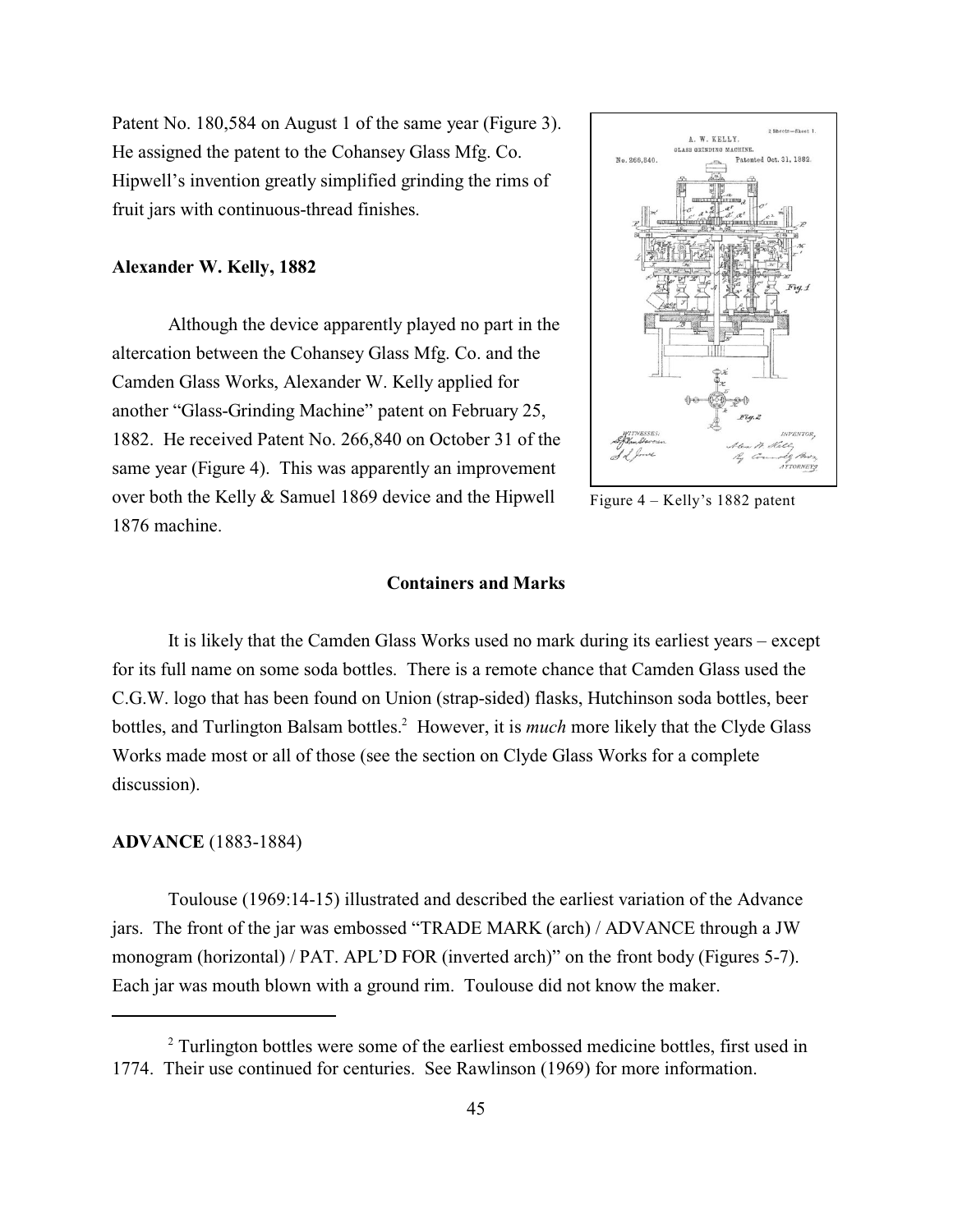

Figure 5 – Advance Jar (North American Glass)

Roller (1983:354) added a second variation. This jar was identical, except that the last line was now "PAT SEPT 18, 1883." He dated the jars ca. 1883-1886 and noted the Camden Glass Works as the manufacturer. Creswick (1987:3) added that the pint sizes in both variations were made with two



Figure 6 – Lid of Advance Jar (North American Glass)

"different outside mouth measurements . . 2  $1/8$ " (Midget), and 2  $\frac{1}{2}$ " (Regular mouth). The patent document illustrated four different clamp styles that could be used with the lids. One had a simple coil

in the center of the wire, and this was apparently the one selected by Camden Glass for its jars (Figure 8). Another had a bend in the wire that

affected the pressure, and the final two were more complex, each with a coiled spring affixed to the wire clamp. Creswick noted that some of the lids had centers that were "too depressed for the clamp with the coil." She hypothesized that one of the other clamps was used for these.



Figure 7 – Finish of Advance Jar (North American Glass)



Figure 8 – Variations in Advance Jars (Creswick 1987:3)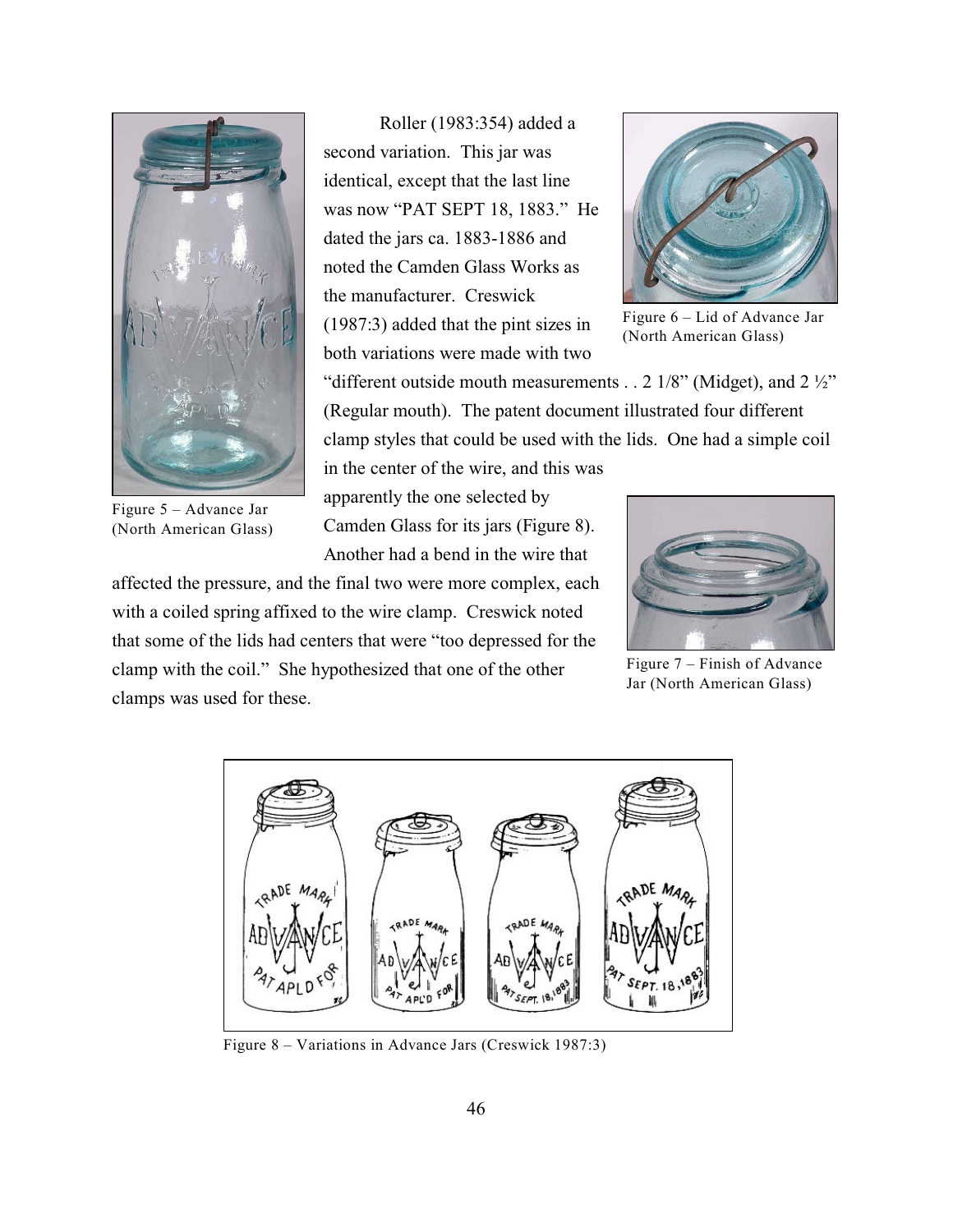Leybourne (2008:4) added the missing link – a jar with "PAT SEPT 18, 1883" embossed over a ghosted "PAT. APL'D FOR." This was only found on the quart size. Creswick (1987:3) also suggested that the jars were made by the Woodbury Glass Works, but there is no indication that her identification was correct. She almost certainly swayed by the connections of both glass houses to Thomas Otterson.

Roller (1883:354) listed two variations of lids, both embossed on the top:

# 1. \* ADVANCE FRUIT JAR \* PATENT SEP 18, 1883 2. TRADE ADVANCE (through JW monogram) MARK

Creswick (1987:3) added a lid that had the depression in the center but no embossing and disagreed slightly as to the placement of the embossing on one lid. Since Roller (2011) agreed with the earlier Roller study, we have maintained that description above.

Each of these variations had a very short manufacturing history. The one embossed "PAT. APL'D FOR" was probably only made during 1883. Once the patent was received, the bottom line was peened out and replaced with "PAT SEPT 18, 1883." Both the ghosted variation and the dated jar were almost certainly made during late 1883 and all of 1884.

#### **CAMDEN GLASS WORKS**

"CAMDEN GLASS WORKS" was embossed in an arch on the sides at least four blob-top soda bottles, all used in the New Jersey/eastern Pennsylvania area (Figure 9). The name of the bottler was embossed on the opposite side on two of these bottles. All had pontil scars on the bases (von Mechow 2014). Unless this plant was open much earlier than we have discovered, this is fairly late for pontiled bottles.



Figure 9 – CAMDEN GLASS WORKS (von Mechow 2014)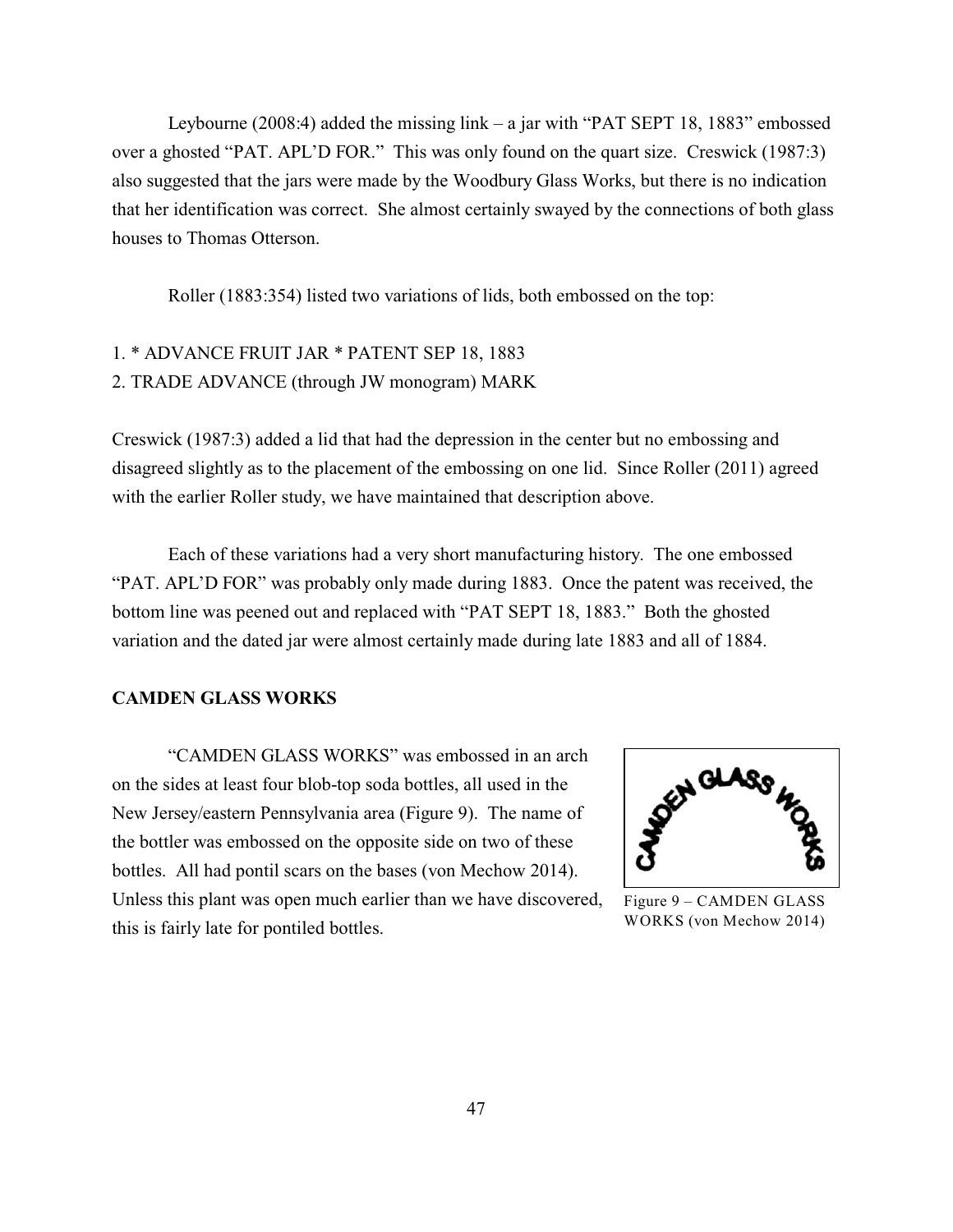#### **Discussion and Conclusions**

Both the Advance jar and the full glass house name are clear indicators of Camden Glass Works products. Because the plant was short lived after the invention of the jars, the "ADVANCE" embossing forms an almost perfect chronological marker for dating sites. The pontil scars on the bottles embossed with the full factory name, however, do not fit well with the generally accepted dates for the discontinuance of the use of pontil rods – typically not used after the 1860s, almost completely phased out by the early 1870s (Lindsey 2014).

The wording on the report with the 1877 Hexamer General Survey Map *may* be significant. The report said that the glass works had been rebuilt in 1877. If the factory was originally constructed in 1876, this seems very soon for a rebuilding. It is thus likely that either the wording is incorrect or that the original plant was built earlier. We have only one source (as secondary source at that) giving the opening date of 1876. With current information, however, neither wording nor the pontil scars can be resolved.

#### **Acknowledgments**

As always, we wish to thank Doug Leybourne for allowing us to use the drawings from the Alice Creswick books and Greg Spurgeon for granting permission to use the photos from North American Glass.

#### **Sources**

Camden, New Jersey

2010 "Industrialization." Camden, New Jersey/ <http://www.ci.camden.nj.us/history/industrialization.html>

Creswick, Alice

1987 *The Fruit Jar Works, Vol. I, Listing Jars Made Circa 1820 to 1920's*. Douglas M. Leybourne, N. Muskegon, Michigan.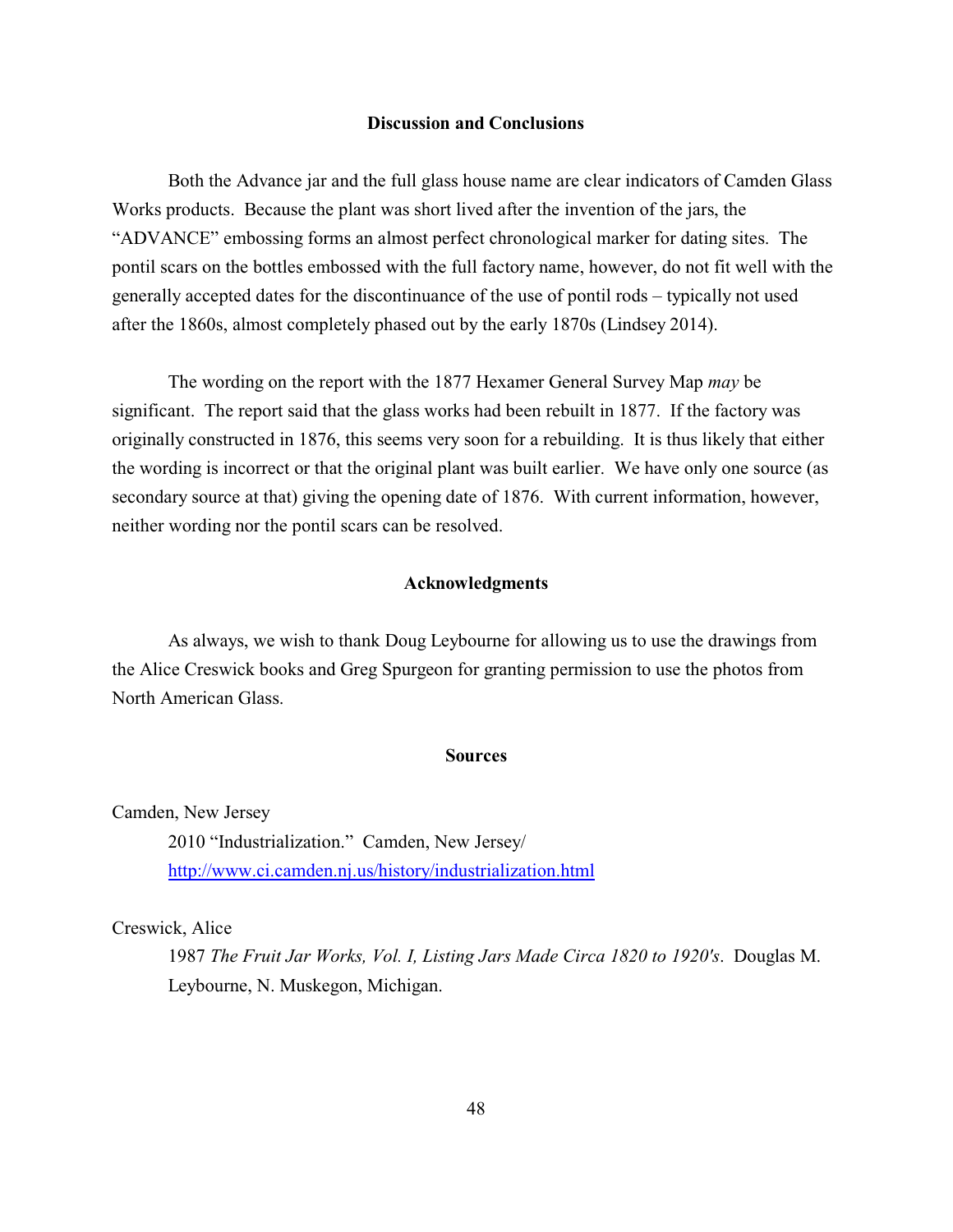#### Hexamer, Ernest

1877 "Hexamer General Surveys: American Nickel Works; Camden Glass Works." Vol. 12. http://www.philageohistory.org/rdic-images/view-image.cfm/HGSv12.1086-1087

1890 "Hexamer General Surveys: American Nickel Works; Camden Glass Works." Vol. 24. http://www.philageohistory.org/rdic-images/view-image.cfm/HGSv24.2344-2345

#### Leybourne, Douglas M.

2008 *The Collector's Guide to Old Fruit Jars: Red Book 10*. Privately published, North Muskegon, Michigan.

## Lindsey, Bill

2014 "Historic Glass Bottle Identification & Information Website." <http://www.sha.org/bottle/index.htm>

## National Reporter System

1886 *The Federal Reporter: Cases Argued and Determined in the Circuit and District Courts of the United States, May-August 1886*. Vol. 27. West Publishing, St. Paul, Minnesota.

#### Pepper, Adeline

1971 *Glass Gaffers of New Jersey*. Scribner's Sons, New York.

#### Roller, Dick

1983 *Standard Fruit Jar Reference*. Acorn Press, Paris, Illinois.

1997 "Camden, NJ History Notes." Dick Roller files.

2011 *Standard Fruit Jar Reference: 2010 Update*. Edited by Jerome McCann and Barry Bernas. Fruit Jar Annual/Phoenix Press, Chicago.

#### Toulouse Julian Harrison

1969 *Fruit Jars*. Thomas Nelson & Sons, Camden, New Jersey.